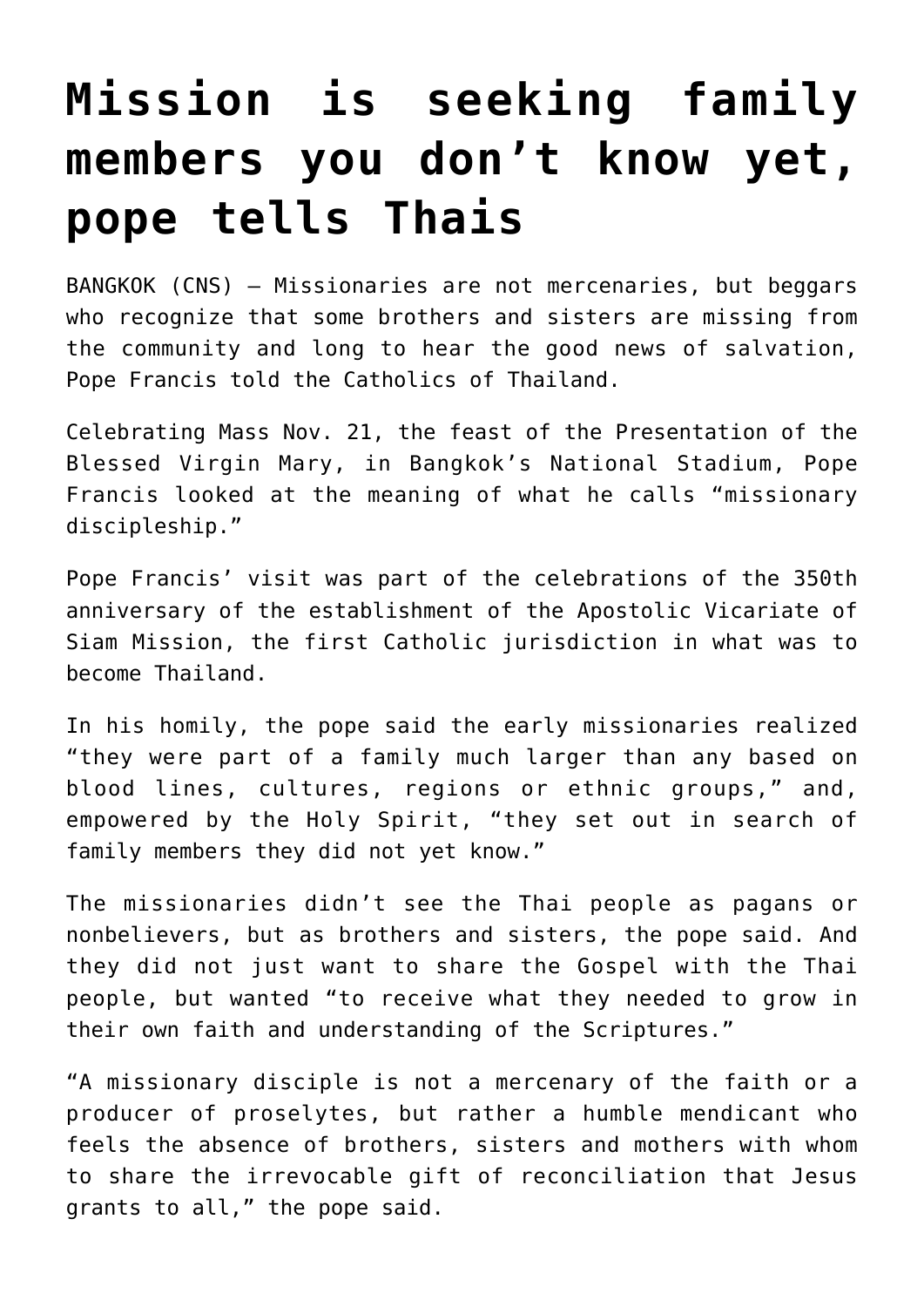Pope Francis said he came to Thailand for the anniversary not to encourage some kind of nostalgia for the past, but to help spark "a fire of hope" to help Catholics today reach out to others with the same "determination, strength and confidence" the early missionaries had.

The anniversary, he said, should be "a festive and grateful commemoration that helps us to go forth joyfully to share the new life born of the Gospel with all the members of our family whom we do not yet know."

Those family members, the pope said, include the "children and women who are victims of prostitution and human trafficking, humiliated in their essential human dignity," and deserving of God's love and promise of salvation.

They also include "young people enslaved by drug addiction" and "migrants, deprived of their homes and families, and so many others, who like them can feel orphaned, abandoned," but deserve a family and a helping hand, Pope Francis said.

"All of them are part of our family," the pope said. "They are our mothers, our brothers and sisters. Let us not deprive our communities of seeing their faces, their wounds, their smiles and their lives. Let us not prevent them from experiencing the merciful balm of God's love that heals their wounds and pains."

"A missionary disciple knows that evangelization is not about gaining more members or about appearing powerful," the pope said. "Rather, it is about opening doors in order to experience and share the merciful and healing embrace of God the Father, which makes of us one family."

Pauline Sister Maria Parichat Jullamonthon, a member of the communications team for the papal visit, said that for her, the first thing isn't to bring her Buddhist neighbors into the Catholic Church, "but to share with them the values that will make peace and harmony."